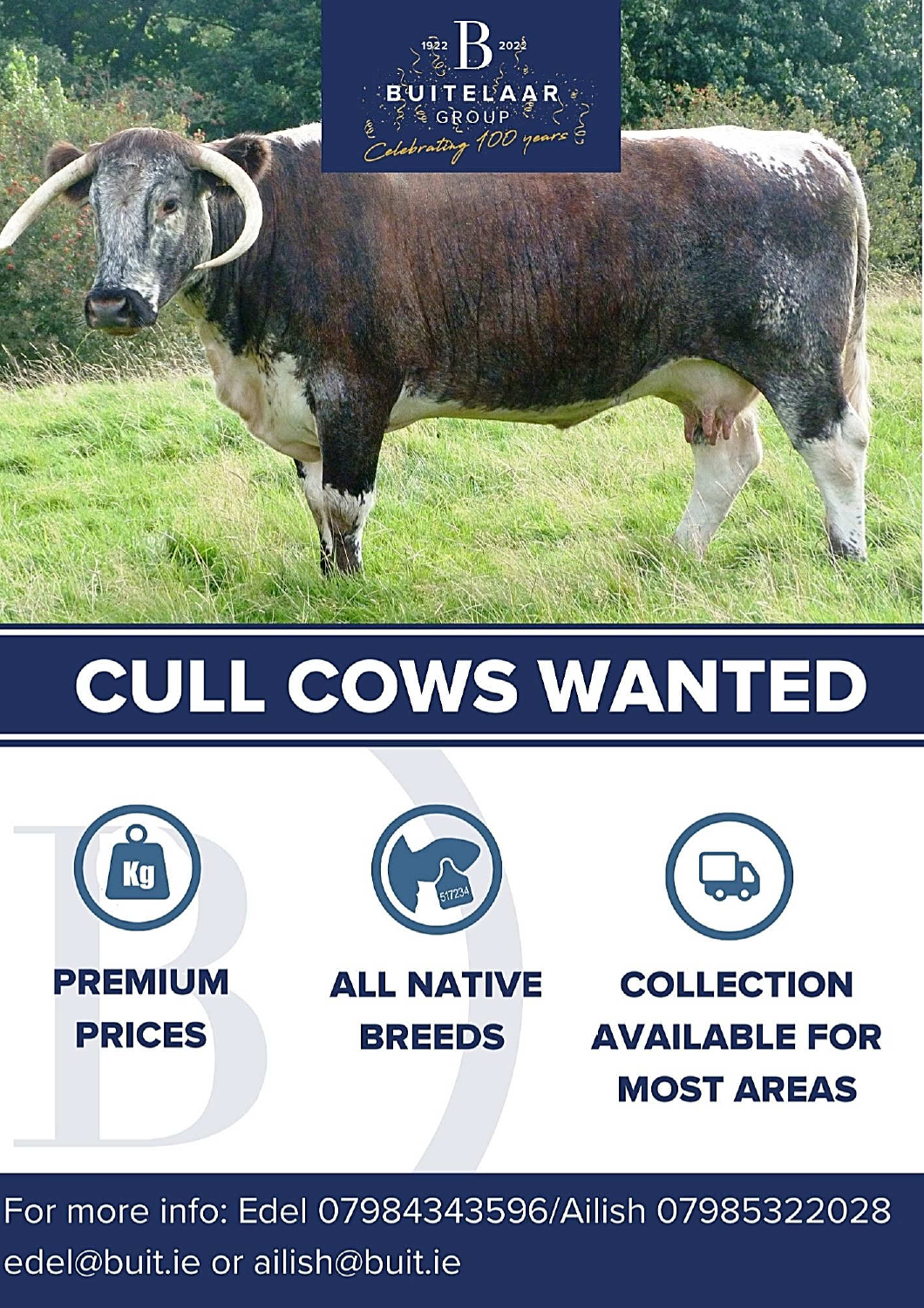

## **Buitelaar Group are looking for native-bred cull cows**

Buitelaar Group has been in the livestock and meat industry for over a century, having built up the UK's largest integrated beef supply chain with a strong focus on connecting farmer and consumer.

Processing native-bred fat cattle as part of the Group's regenerative Heritage Scheme, Buitelaar are now introducing native-bred cull cows to their kill. The scheme is designed to premiumise traditional breeds from the UK.

Payment will be received within 7 working days of processing and haulage can be arranged from most areas.

Cull cow processing is available from the 14<sup>th</sup> June.

For more information, call Edel on 07984343596.